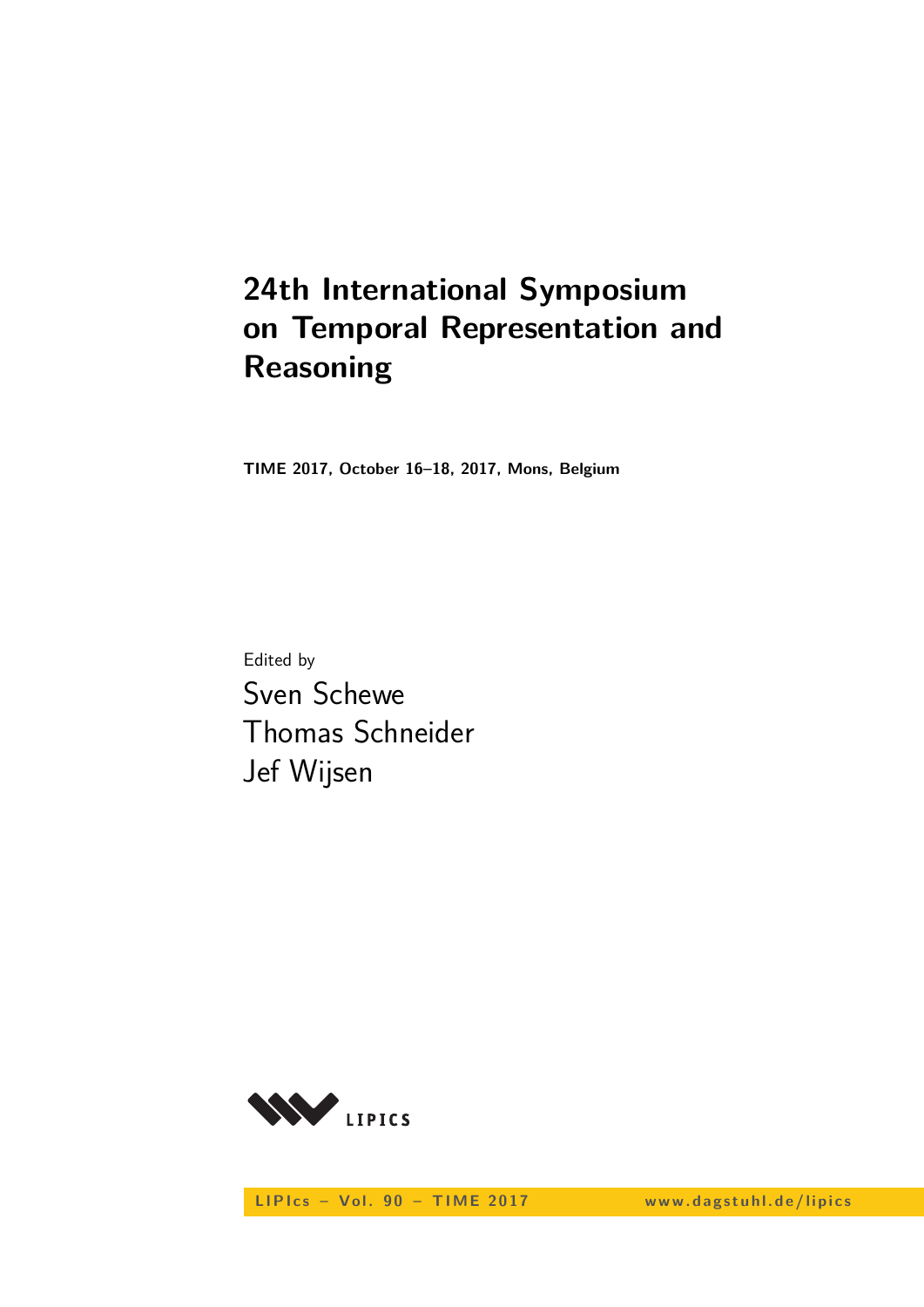Editors

| Sven Schewe                 | Thomas Schneider            | Jef Wijsen             |
|-----------------------------|-----------------------------|------------------------|
| University of Liverpool     | University of Bremen        | University of Mons     |
| UK                          | Germany                     | <b>Belgium</b>         |
| sven.schewe@liverpool.ac.uk | tschneider@cs.uni-bremen.de | jef.wijsen@umons.ac.be |

#### ACM Classification 1998

C.2.4 Distributed Systems, D.2.2 Design Tools and Techniques, D.2.4 Software/Program Verification, D.4.6 Security and Protection, F.1.1 Models of Computation, F.3.1 Specifying and Verifying and Reasoning about Programs, F.4.1 Mathematical Logic, G.1.3 [Numerical Linear Algebra] Linear Systems, G.2.2 Graph Theory, H.2 Database Management, I.2.2 Automatic Programming, I.2.4 Knowledge Representation Formalisms and Methods, I.2.7 Natural Language Processing, I.2.8 Problem Solving, Control Methods, and Search, I.6.4 Model Validation and Analysis, J.2 [Physical Sciences and Engineering] Archaeology

### **[ISBN 978-3-95977-052-1](http://www.dagstuhl.de/dagpub/978-3-95977-052-1)**

Published online and open access by

Schloss Dagstuhl – Leibniz-Zentrum für Informatik GmbH, Dagstuhl Publishing, Saarbrücken/Wadern, Germany. Online available at [http://www.dagstuhl.de/dagpub/978-3-95977-052-1.](http://www.dagstuhl.de/dagpub/978-3-95977-052-1)

Publication date October, 2017

Bibliographic information published by the Deutsche Nationalbibliothek The Deutsche Nationalbibliothek lists this publication in the Deutsche Nationalbibliografie; detailed bibliographic data are available in the Internet at [http://dnb.d-nb.de.](http://dnb.d-nb.de)

#### License

This work is licensed under a Creative Commons Attribution 3.0 Unported license (CC-BY 3.0): http://creativecommons.org/licenses/by/3.0/legalcode.

In brief, this license authorizes each and everybody to share (to copy, distribute and transmit) the work under the following conditions, without impairing or restricting the authors' moral rights: Attribution: The work must be attributed to its authors.

The copyright is retained by the corresponding authors.

Digital Object Identifier: [10.4230/LIPIcs.TIME.2017.0](http://dx.doi.org/10.4230/LIPIcs.TIME.2017.0)

**[ISBN 978-3-95977-052-1](http://www.dagstuhl.de/dagpub/978-3-95977-052-1) [ISSN 1868-8969](http://drops.dagstuhl.de/lipics)<http://www.dagstuhl.de/lipics>**

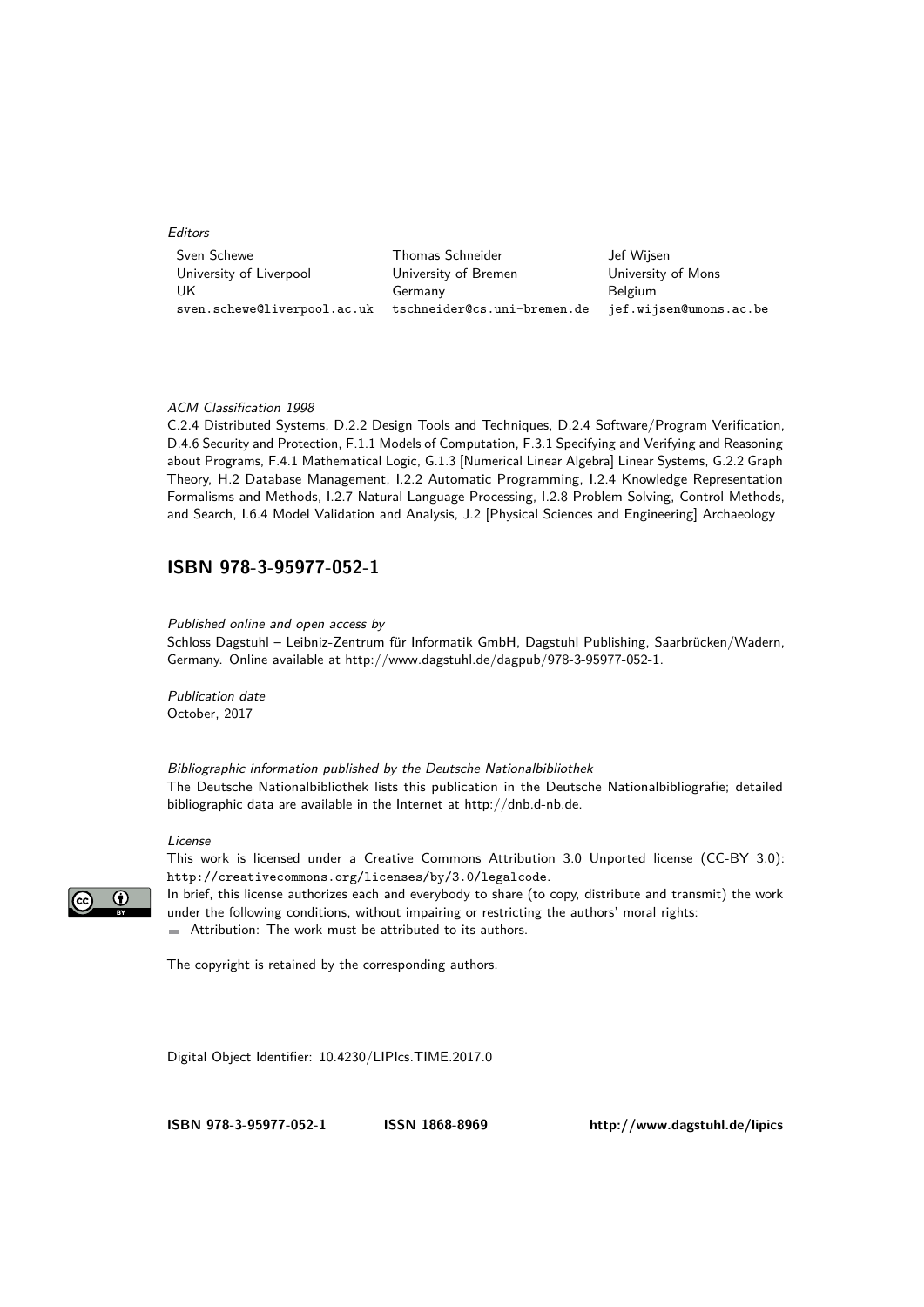### LIPIcs – Leibniz International Proceedings in Informatics

LIPIcs is a series of high-quality conference proceedings across all fields in informatics. LIPIcs volumes are published according to the principle of Open Access, i.e., they are available online and free of charge.

#### Editorial Board

- **Luca Aceto** (Reykjavik University)
- Susanne Albers (TU München)  $\equiv$
- Chris Hankin (Imperial College London)  $\blacksquare$
- Deepak Kapur (University of New Mexico)  $\equiv$
- Michael Mitzenmacher (Harvard University)  $\sim$
- Madhavan Mukund (Chennai Mathematical Institute)  $\blacksquare$
- Anca Muscholl (University Bordeaux)  $\blacksquare$
- Catuscia Palamidessi (INRIA)  $\overline{\phantom{a}}$
- Raimund Seidel (Saarland University and Schloss Dagstuhl Leibniz-Zentrum für Informatik)  $\blacksquare$
- Thomas Schwentick (TU Dortmund)  $\overline{a}$
- Reinhard Wilhelm (Saarland University)  $\bar{a}$

### **[ISSN 1868-8969](http://www.dagstuhl.de/dagpub/1868-8969)**

### **<http://www.dagstuhl.de/lipics>**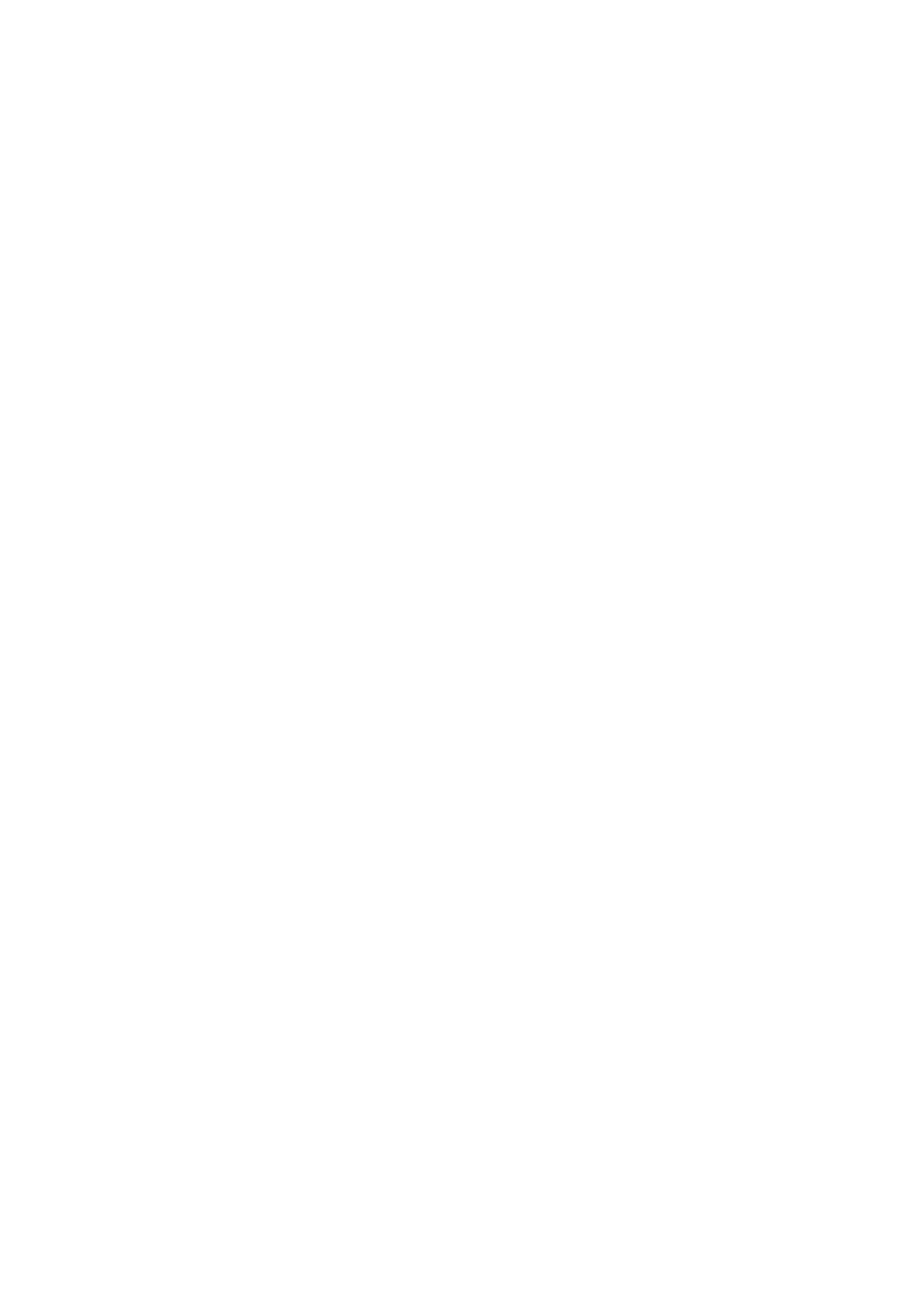# **Contents**

| Preface                                       |          |
|-----------------------------------------------|----------|
| Sven Schewe, Thomas Schneider, and Jef Wijsen | $0:$ vii |
| Organization                                  |          |
|                                               | 0:ix     |
| List of Authors                               |          |
|                                               | 0:xi     |

### **Invited Papers**

| Ontology-Mediated Query Answering over Temporal Data: A Survey            |            |
|---------------------------------------------------------------------------|------------|
| Alessandro Artale, Roman Kontchakov, Alisa Kovtunova, Vladislav Ryzhikov, |            |
|                                                                           | $1:1-1:37$ |
| Advances in Quantitative Analysis of Free-Choice Workflow Petri Nets      |            |
|                                                                           | $2:1-2:6$  |
| Plan and Program Synthesis: A New Look at Some Old Problems               |            |
|                                                                           | $3:1-3:1$  |

### **Regular Papers**

| Possible and Certain Answers for Queries over Order-Incomplete Data<br>Antoine Amarilli, Mouhamadou Lamine Ba, Daniel Deutch,                                                                               | $4:1-4:19$   |
|-------------------------------------------------------------------------------------------------------------------------------------------------------------------------------------------------------------|--------------|
| Constraint Identification Using Modified Hoare Logic on Hybrid Models of Gene<br>Networks<br>Jonathan Behaegel, Jean-Paul Comet, and Maxime Folschette                                                      | $5:1-5:21$   |
| Hierarchical Cost-Parity Games<br>Laura Bozzelli, Aniello Murano, Giuseppe Perelli, and Loredana Sorrentino                                                                                                 | $6:1-6:17$   |
| Timed-Automata-Based Verification of MITL over Signals<br>Thomas Brihaye, Gilles Geeraerts, Hsi-Ming Ho, and Benjamin Monmege                                                                               | $7:1 - 7:19$ |
| Dynamic Controllability Made Simple                                                                                                                                                                         | $8:1 - 8:16$ |
| Incorporating Decision Nodes into Conditional Simple Temporal Networks<br>Massimo Cairo, Carlo Combi, Carlo Comin, Luke Hunsberger, Roberto Posenato,                                                       | $9:1-9:18$   |
| A Streamlined Model of Conditional Simple Temporal Networks - Semantics and<br>Equivalence Results<br>Massimo Cairo, Luke Hunsberger, Roberto Posenato, and Romeo Rizzi  10:1–10:19                         |              |
| Evaluation of Temporal Datasets via Interval Temporal Logic Model Checking<br>Dario Della Monica, David de Frutos-Escriq, Angelo Montanari, Aniello Murano,                                                 |              |
| 24th International Symposium on Temporal Representation and Reasoning (TIME 2017).<br>Editors: Sven Schewe, Thomas Schneider, and Jef Wijsen<br>Leibniz International Proceedings in Informatics<br><b></b> |              |

[Leibniz International Proceedings in Informatics](http://www.dagstuhl.de/en/publications/lipics/) [Schloss Dagstuhl – Leibniz-Zentrum für Informatik, Dagstuhl Publishing, Germany](http://www.dagstuhl.de/en/about-dagstuhl/)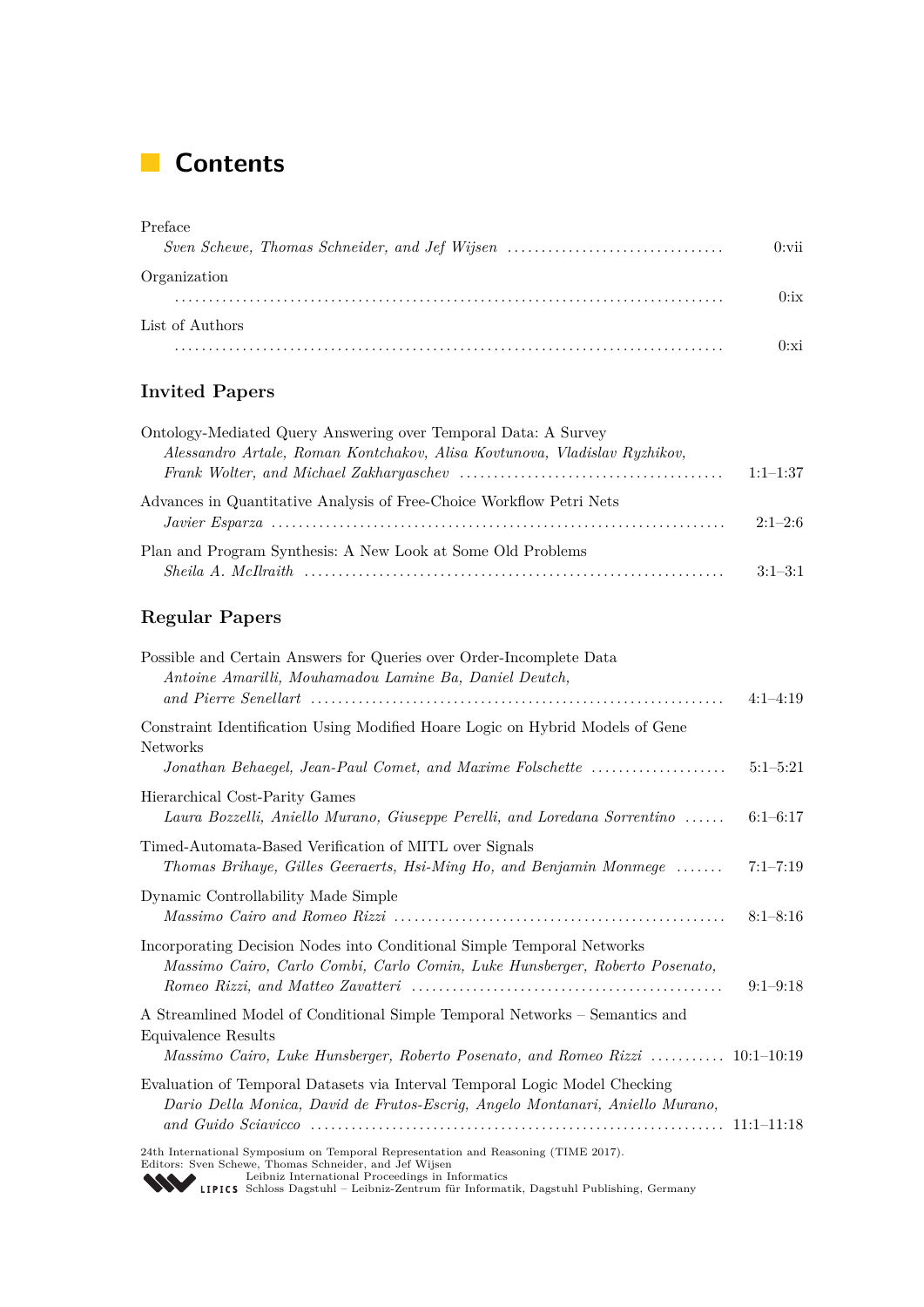### **0:vi Contents**

| Time Expressions Recognition with Word Vectors and Neural Networks<br>Mathias Etcheverry and Dina Wonsever $\ldots \ldots \ldots \ldots \ldots \ldots \ldots \ldots \ldots \ldots \ldots \ldots \qquad 12:1-12:20$ |  |
|--------------------------------------------------------------------------------------------------------------------------------------------------------------------------------------------------------------------|--|
| Models and Algorithms for Chronology<br>Gilles Geeraerts, Eythan Levy, and Frédéric Pluquet $\ldots \ldots \ldots \ldots \ldots \ldots \ldots \ldots \ldots 13:1-13:18$                                            |  |
| CTL with Finitely Bounded Semantics                                                                                                                                                                                |  |
| A Relational Algebra for Streaming Tables Living in a Temporal Database World<br>Fabio Grandi, Federica Mandreoli, Riccardo Martoglia, and Wilma Penzo  15:1–15:17                                                 |  |
| The Time Ontology of Allen's Interval Algebra                                                                                                                                                                      |  |
| The Fully Hybrid $\mu$ -Calculus                                                                                                                                                                                   |  |
| Similarity Search for Spatial Trajectories Using Online Lower Bounding DTW<br>and Presorting Strategies                                                                                                            |  |
| Collective Singleton-Based Consistency for Qualitative Constraint Networks<br>Michael Sioutis, Anastasia Paparrizou, and Jean-François Condotta  19:1–19:17                                                        |  |
| Dynamic Purpose Decomposition of Mobility Flows Based on Geographical Data                                                                                                                                         |  |
| Time Dependent Policy-Based Access Control<br>Panagiotis Vasilikos, Flemming Nielson, and Hanne Riis Nielson  21:1–21:18                                                                                           |  |
| On Expressiveness of Halpern-Shoham Logic and its Horn Fragments                                                                                                                                                   |  |
| Conditional Simple Temporal Networks with Uncertainty and Decisions                                                                                                                                                |  |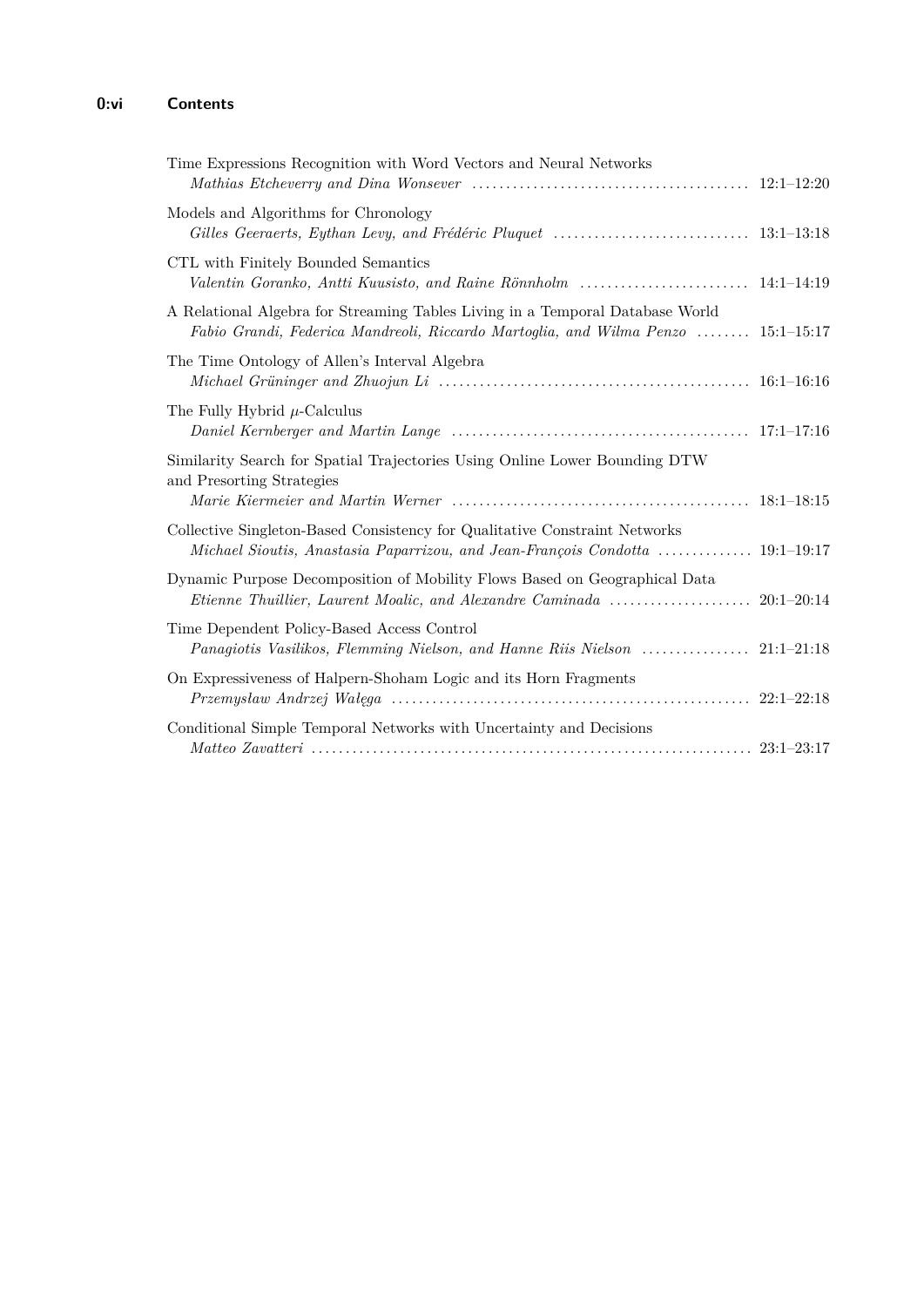## **Preface**

The International Symposium on Temporal Representation and Reasoning (TIME) is a well-established symposium series which brings together researchers interested in reasoning about temporal aspects of information in all areas of computer science. The symposium has a wide remit and is devoted to both theoretical aspects and well-founded applications. One of the key aspects of the symposium is its interdisciplinarity, with attendees from different areas such as artificial intelligence, database management, logic and verification, and beyond. The 24th edition of the symposium (TIME 2017) was held from 16 to 18 October 2017 in the city of Mons, Belgium, hosted by the University of Mons.

Following the call for papers of TIME 2017, a total of 48 abstracts were submitted. Some abstract submissions did not lead to a subsequent full paper submission. Eventually, a total of 36 full papers were submitted. Each submitted paper was reviewed by at least three members of the program committee and the reviews were followed by an additional discussion to select among those papers. The members of the program committee and the external reviewers did an excellent job that enabled a high-quality selection process, and we thank them for their commitment and dedication. In the end, 20 papers were selected for publication in the proceedings and presentation at the symposium. In addition to the contributed talks, this year's program featured three invited speakers: Alessandro Artale (Free University of Bozen-Bolzano, Italy), Javier Esparza (Technical University of Munich, Germany), and Sheila McIlraith (University of Toronto, Canada). We are delighted that they were able to accept our invitation, and grateful for their contribution.

These are the first TIME proceedings published in the Dagstuhl/LIPIcs series. We would like to thank Dr. Marc Herbstritt and the LIPIcs team for all the help and support. Finally, we would like to thank the following organizations for sponsoring the event: F.R.S.-FNRS, Université de Mons, COMPLEXYS, and INFORTECH.

> Sven Schewe Thomas Schneider Jef Wijsen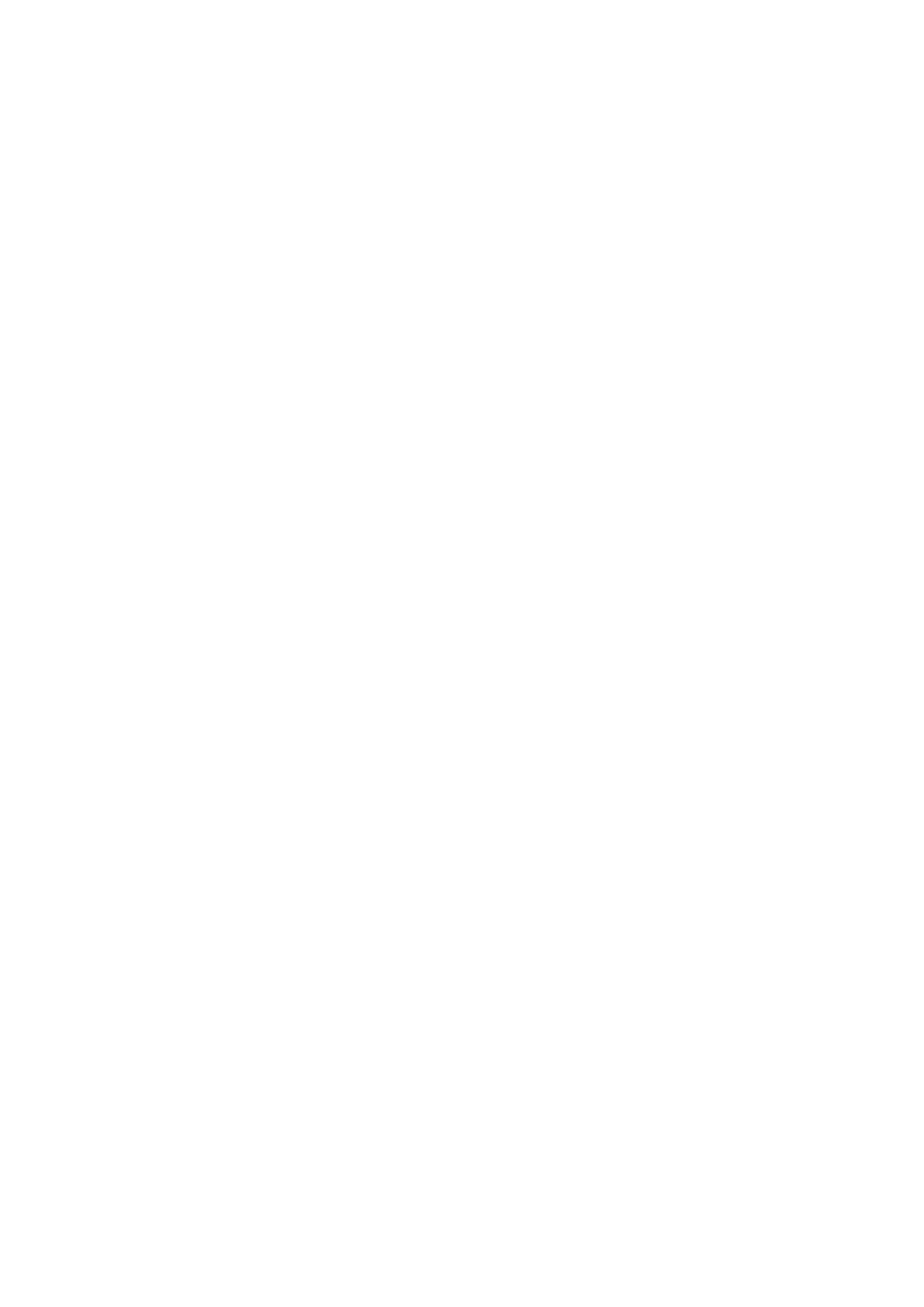# **Organization**

### **Program Committee Chairs**

- Sven Schewe (University of Liverpool, UK)  $\overline{\phantom{a}}$
- Thomas Schneider (University of Bremen, Germany) L.
- Jef Wijsen (University of Mons, Belgium)  $\overline{a}$

### **Program Committee**

- Johann Eder (Alpen Adria Universität Klagenfurt, Austria)  $\equiv$
- Fabio Grandi (University of Bologna, Italy)
- Ernst Moritz Hahn (State Key Laboratory of Computer Science, Institute of Software,  $\overline{a}$ Chinese Academy of Sciences, China)
- Michael R. Hansen (Technical University of Denmark, Denmark)  $\overline{\phantom{a}}$
- Fredrik Heintz (Linköping University, Sweden) ÷
- Marcin Jurdziński (University of Warwick, UK)  $\overline{a}$
- Roman Kontchakov (Birkbeck, University of London, UK)  $\overline{\phantom{0}}$
- Jan Křetínský (Technical University of Munich, Germany)  $\overline{a}$
- Bart Kuijpers (Hasselt University, Belgium)  $\blacksquare$
- Martin Lange (University of Kassel, Germany) ۰
- Martin Leucker (University of Lübeck, Germany)  $\overline{a}$
- Cláudia Nalon (University of Brasília, Brazil) Ē.
- Andrea Orlandini (National Research Council of Italy ISTC-CNR, Italy) ÷
- Doron Peled (Bar Ilan University, Israel)  $\overline{\phantom{a}}$
- Roberto Posenato (Università degli Studi di Verona, Italy)  $\equiv$
- Jean-François Raskin (Université Libre de Bruxelles, Belgium) ÷
- Peter Z. Revesz (University of Nebraska-Lincoln, USA)  $\overline{\phantom{a}}$
- Mark Reynolds (The Univeristy of Western Australia, Australia) ÷
- Sven Schewe (University of Liverpool, UK)  $\overline{\phantom{a}}$
- Renate A. Schmidt (University of Manchester, UK)  $\overline{a}$
- Thomas Schneider (University of Bremen, Germany)  $\overline{a}$
- Paolo Terenziani (University Piemonte Orientale, Italy) ۰
- David Toman (University of Waterloo, Canada) ÷
- Kristian Torp (Aalborg University, Denmark) ÷
- Alejandro A. Vaisman (Instituto Tecnológico de Buenos Aires, Argentina) ÷
- Jef Wijsen (University of Mons, Belgium)  $\overline{a}$
- Stefan Wölfl (University of Freiburg, Germany)
- Martin Zimmermann (Saarland University, Germany)

### **Local Organizers**

- Alexandre Decan (University of Mons, Belgium)  $\overline{\phantom{0}}$
- Fanny Lallemand (University of Mons, Belgium)  $\blacksquare$
- Jef Wijsen (University of Mons, Belgium)  $\rightarrow$

24th International Symposium on Temporal Representation and Reasoning (TIME 2017).

Editors: Sven Schewe, Thomas Schneider, and Jef Wijsen [Leibniz International Proceedings in Informatics](http://www.dagstuhl.de/en/publications/lipics/)

[Schloss Dagstuhl – Leibniz-Zentrum für Informatik, Dagstuhl Publishing, Germany](http://www.dagstuhl.de/en/about-dagstuhl/)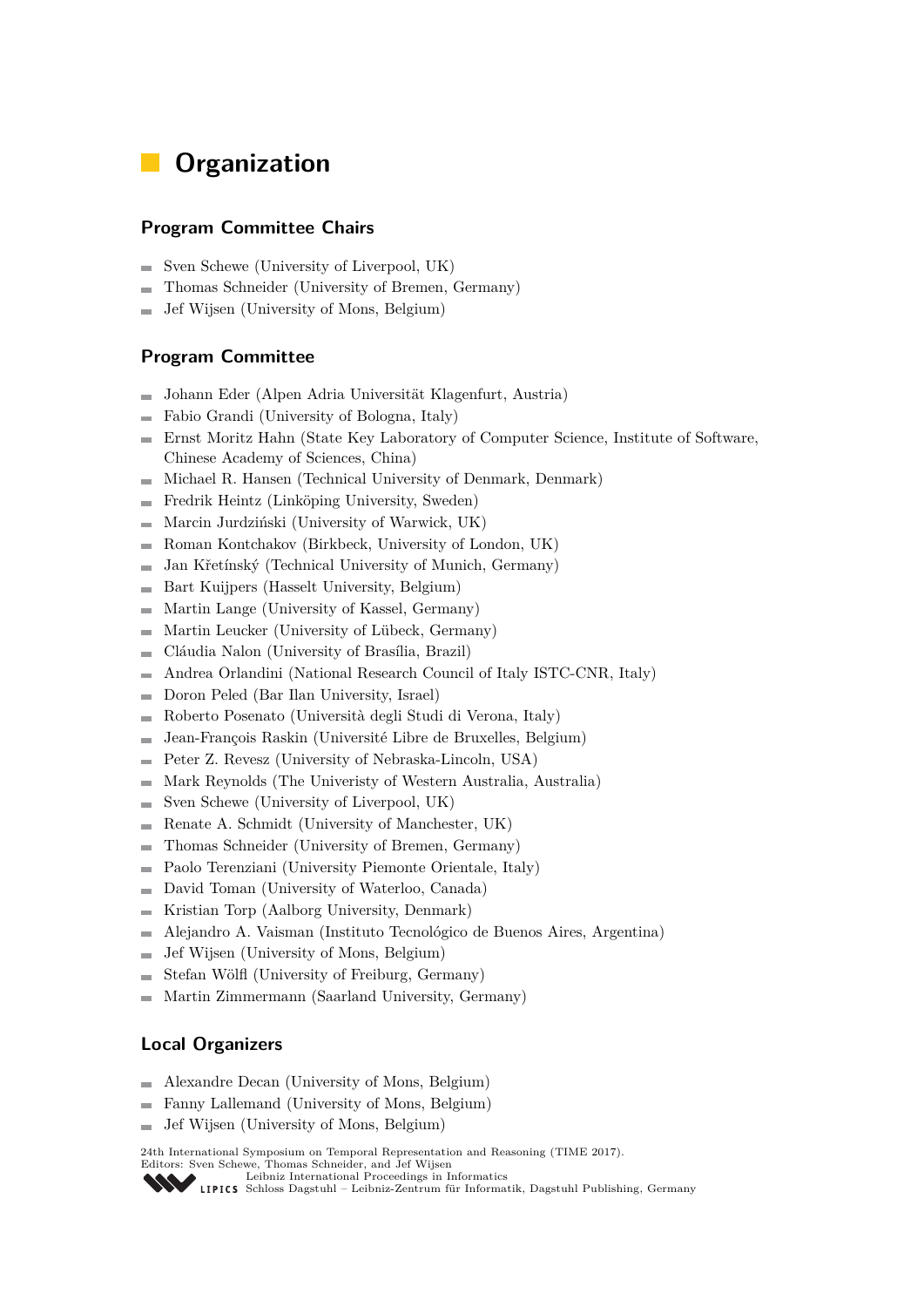### **External Reviewers**

- Brandon Bennett
- $\quad \blacksquare$  Benedikt Bollig
- Warren Del-Pinto
- **Peter Faymonville**
- Oliver Fernández Gil
- Daniel Kernberger
- Patrick Koopmann
- Jörg Kreiker
- $\blacksquare$ Salvatore La Torre
- Wilma Penzo
- Alessandro Umbrico
- Alexander Weinert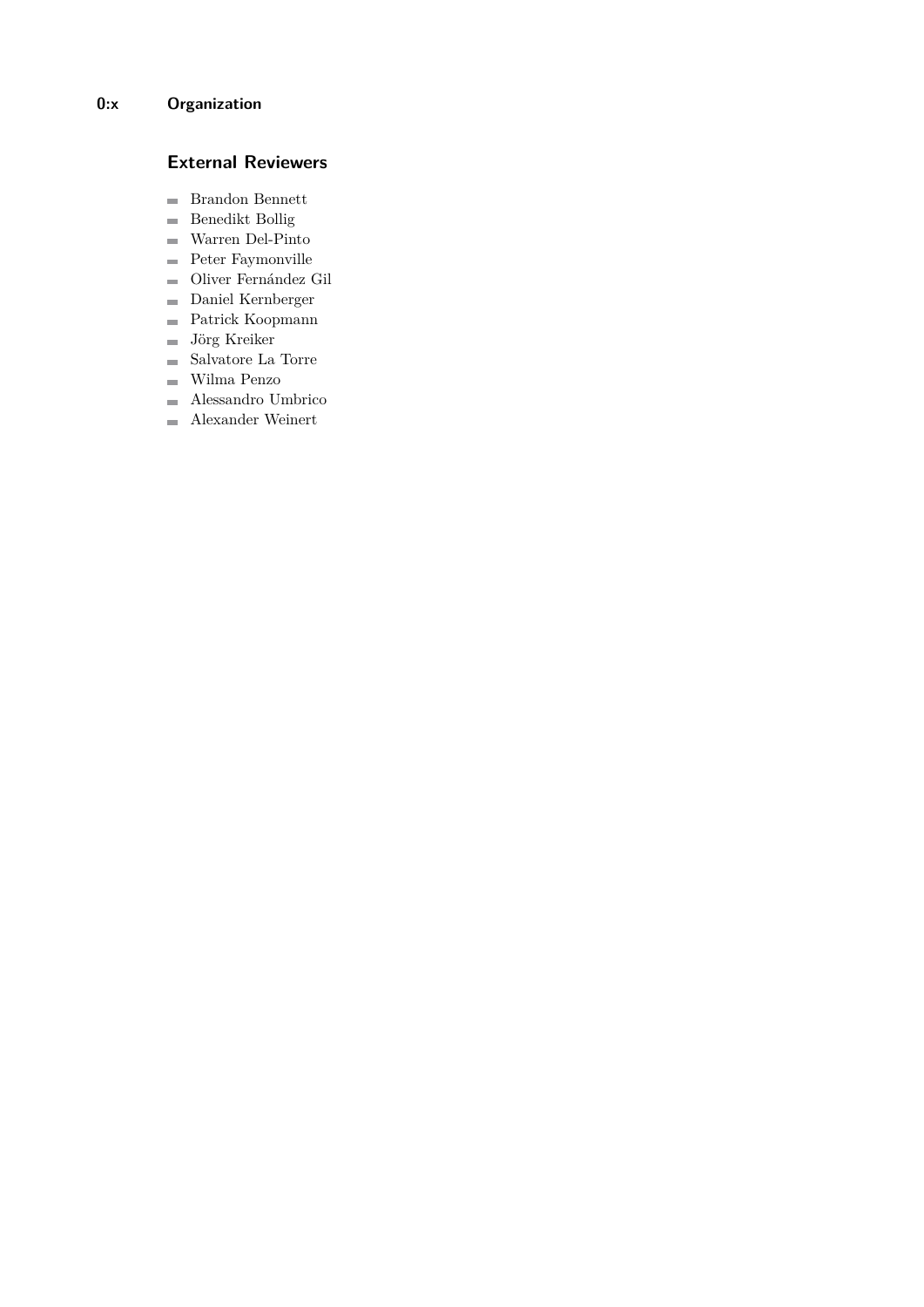# **List of Authors**

Antoine Amarilli LTCI, Télécom ParisTech, Université Paris-Saclay France antoine.amarilli@telecom-paristech.fr

Alessandro Artale Free University of Bozen-Bolzano Italy artale@inf.unibz.it

Mouhamadou Lamine Ba University Alioune Diop of Bambey Senegal mouhamadoulamine.ba@uadb.edu.sn

Jonathan Behaegel University of Nice Sophia Antipolis France behaegel@i3s.unice.fr

Laura Bozzelli University "Federico II" of Naples Italy lr.bozzelli@gmail.com

Thomas Brihaye Université de Mons Belgium thomas.brihaye@umons.ac.be

Massimo Cairo University of Trento Italy massimo.cairo@unitn.it

Alexandre Caminada Université de Technologie de Belfort-Montbéliard France alexandre.caminada@utbm.fr

Carlo Combi University of Verona Italy carlo.combi@univr.it Jean-Paul Comet University of Nice Sophia Antipolis France comet@unice.fr

Carlo Comin University of Verona Italy carlo.comin@univr.it

Jean-François Condotta Artois University France condotta@cril.fr

David de Frutos-Escrig Universidad Complutense de Madrid Spain defrutos@sip.ucm.es

Dario Della Monica Universidad Complutense de Madrid Spain and University "Federico II" of Naples Italy dario.dellamonica@unina.it

Daniel Deutch Tel Aviv university Israel danielde@post.tau.ac.il

Javier Esparza Technische Universität München Germany esparza@in.tum.de

Mathias Etcheverry Universidad de la República Uruguay mathiase@fing.edu.uy

Maxime Folschette University of Nantes / LS2N France comet@unice.fr

24th International Symposium on Temporal Representation and Reasoning (TIME 2017).<br>
Editors: Sven Schewe, Thomas Schneider, and Jef Wijsen<br> [Leibniz International Proceedings in Informatics](http://www.dagstuhl.de/en/publications/lipics/)

Leibniz International Florecturies in miormatics<br>LIPICS [Schloss Dagstuhl – Leibniz-Zentrum für Informatik, Dagstuhl Publishing, Germany](http://www.dagstuhl.de/en/about-dagstuhl/)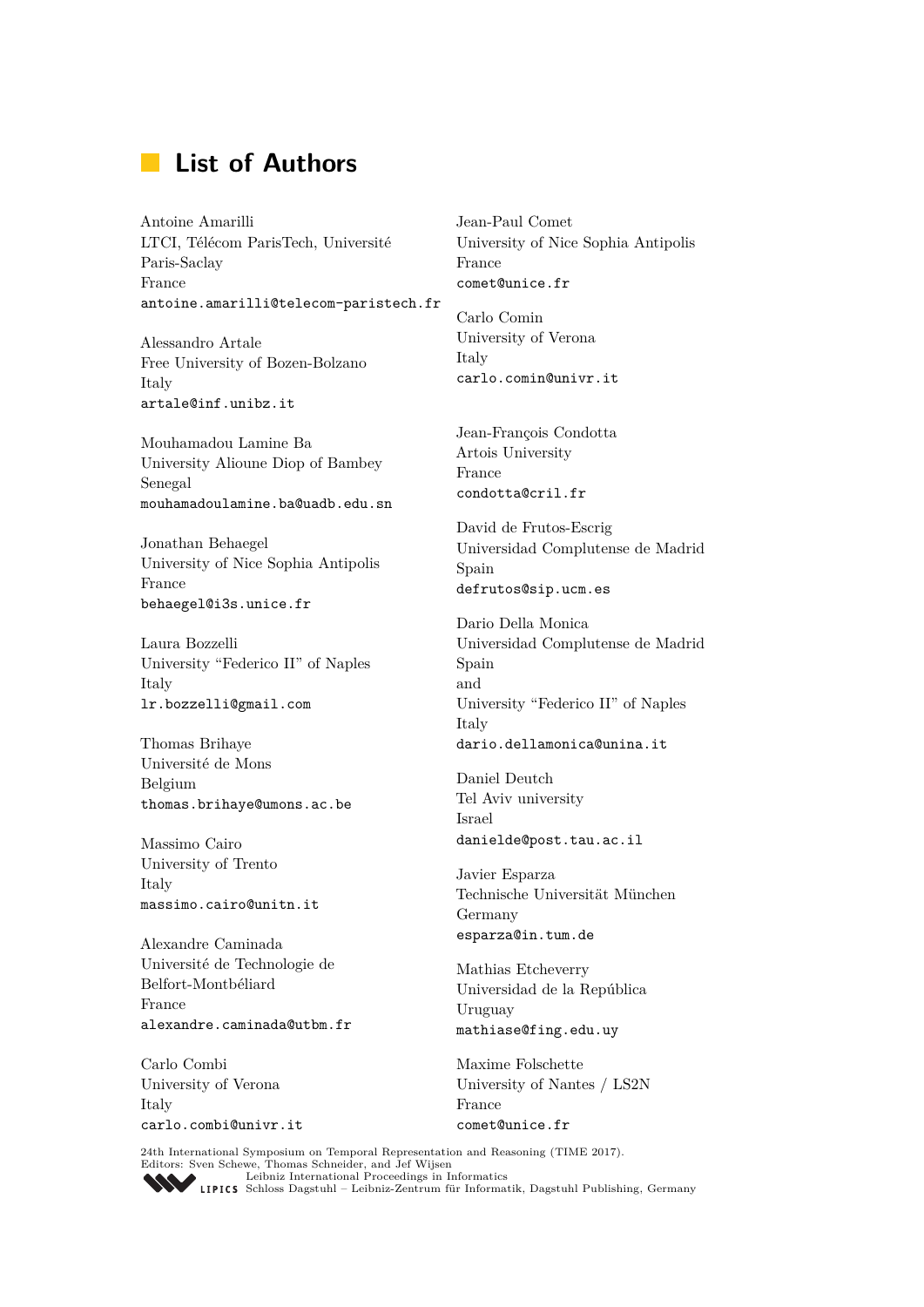Gilles Geeraerts Université libre de Bruxelles Belgium gigeerae@ulb.ac.be

Valentin Goranko University of Stockholm Sweden valentin.goranko@philosophy.su.se

Fabio Grandi University of Bologna Italy fabio.grandi@unibo.it

Michael Gruninger University of Toronto Canada gruninger@mie.utoronto.ca

Hsi-Ming Ho Université de Mons Belgium hsimho@gmail.com

Luke Hunsberger Vassar College USA hunsberger@vassar.edu

Daniel Kernberger University of Kassel Germany daniel.kernberger@uni-kassel.de

Marie Kiermeier Ludwig-Maximilians-Universität München Germany marie.kiermeier@ifi.lmu.de

Roman Kontchakov Birkbeck, University of London UK roman@dcs.bbk.ac.uk

Alisa Kovtunova Free University of Bozen-Bolzano Italy alisa.kovtunova@inf.unibz.it

Antti Kuusisto University of Bremen Germany kuusisto@uni-bremen.de

Martin Lange University of Kassel Germany martin.lange@uni-kassel.de

Eythan Levy Tel-Aviv University Israel eythan.levy@gmail.com

Zhuojun Li University of Toronto Canada zhuojun.li@mail.utoronto.ca

Federica Mandreoli University of Modena e Reggio Emilia Italy federica.mandreoli@unimo.it

Riccardo Martoglia University of Modena e Reggio Emilia Italy riccardo.martoglia@unimo.it

Sheila A. McIlraith University of Toronto Canada sheila@cs.toronto.edu

Laurent Moalic Université de Technologie de Belfort-Montbéliard France laurent.moalic@utbm.fr

Benjamin Monmege Aix-Marseille Université, CNRS, LIF France benjamin.monmege@lif.univ-mrs.fr

Angelo Montanari University of Udine Italy angelo.montanari@uniud.it

Aniello Murano University "Federico II" of Naples Italy murano@na.infn.it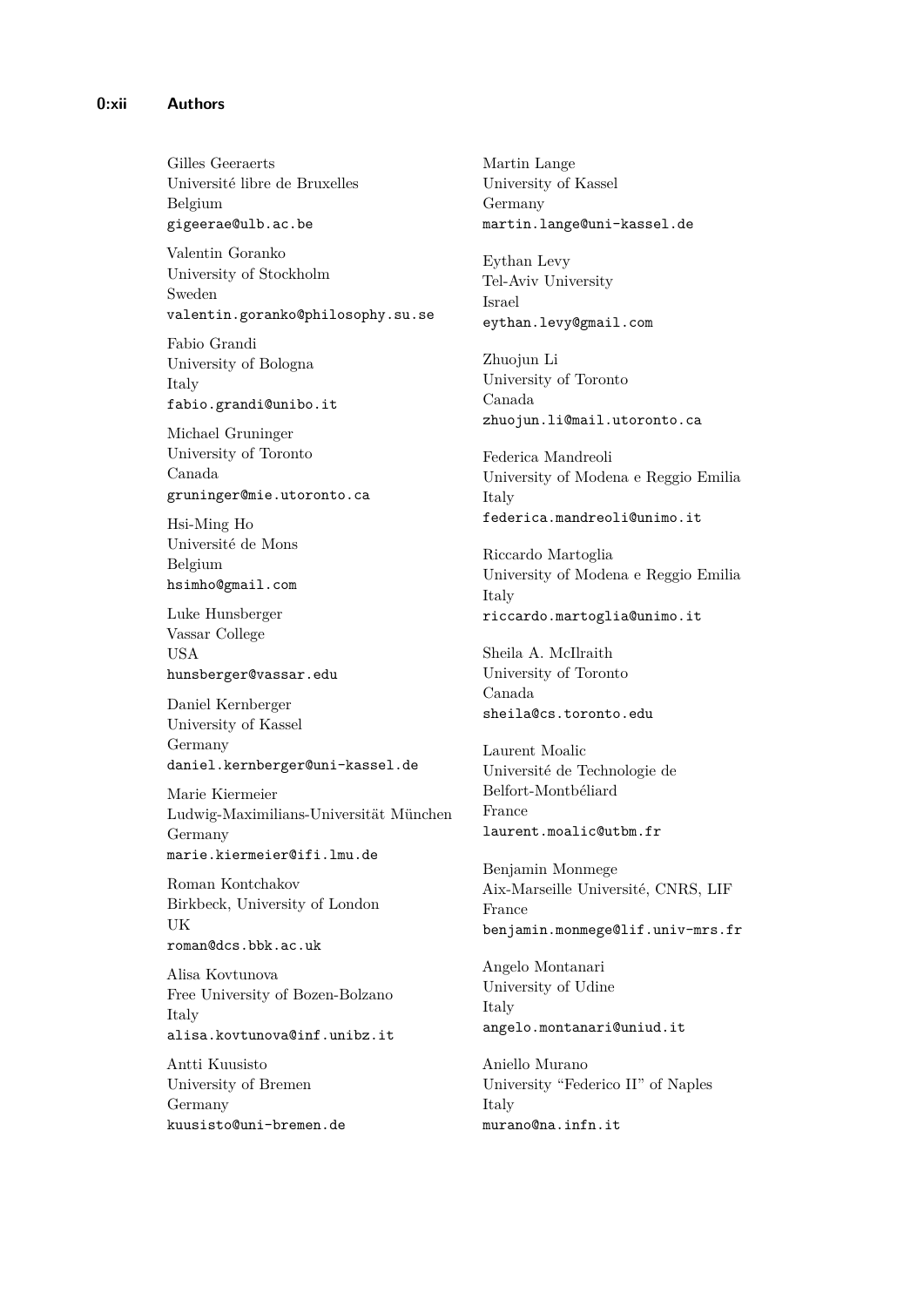#### **Authors 0:xiii**

Flemming Nielson Technical University of Denmark Denmark fnie@dtu.dk

Hanne Riis Nielson Technical University of Denmark Denmark hrni@dtu.dk

Anastasia Paparrizou Artois University France paparrizou@cril.fr

Wilma Penzo University of Bologna Italy wilma.penzo@unibo.it

Giuseppe Perelli University of Oxford UK giuseppe.perelli@cs.ox.ac.uk

Frédéric Pluquet École Supérieure d'Informatique (HE2B-ESI), Brussels Belgium fpluquet@he2b.be

Roberto Posenato University of Verona Italy roberto.posenato@univr.it

Romeo Rizzi University of Verona Italy romeo.rizzi@univr.it

Raine Rönnholm University of Tampere Finland raine.ronnholm@uta.fi

Vladislav Ryzhikov Free University of Bozen-Bolzano Italy ryzhikov@inf.unibz.it

Sven Schewe University of Liverpool UK sven.schewe@liverpool.ac.uk

Thomas Schneider University of Bremen Germany tschneider@cs.uni-bremen.de

Guido Sciavicco University of Ferrara Italy guido.sciavicco@unife.it

Pierre Senellart DI ENS, ENS, CNRS, PSL Research University; Inria Paris France pierre@senellart.com

Michael Sioutis Örebro University Sweden michael.sioutis@oru.se

Loredana Sorrentino University "Federico II" of Naples Italy loredana.sorrentino@unina.it

Etienne Thuillier Université de Technologie de Belfort-Montbéliard France etienne.thuillier@utbm.fr

Panagiotis Vasilikos Technical University of Denmark Denmark panva@dtu.dk

Przemyslaw Andrzej Walega University of Warsaw Poland p.a.walega@gmail.com

Martin Werner Leibniz Universität Hannover Germany martin.werner@ikg.uni-hannover.de